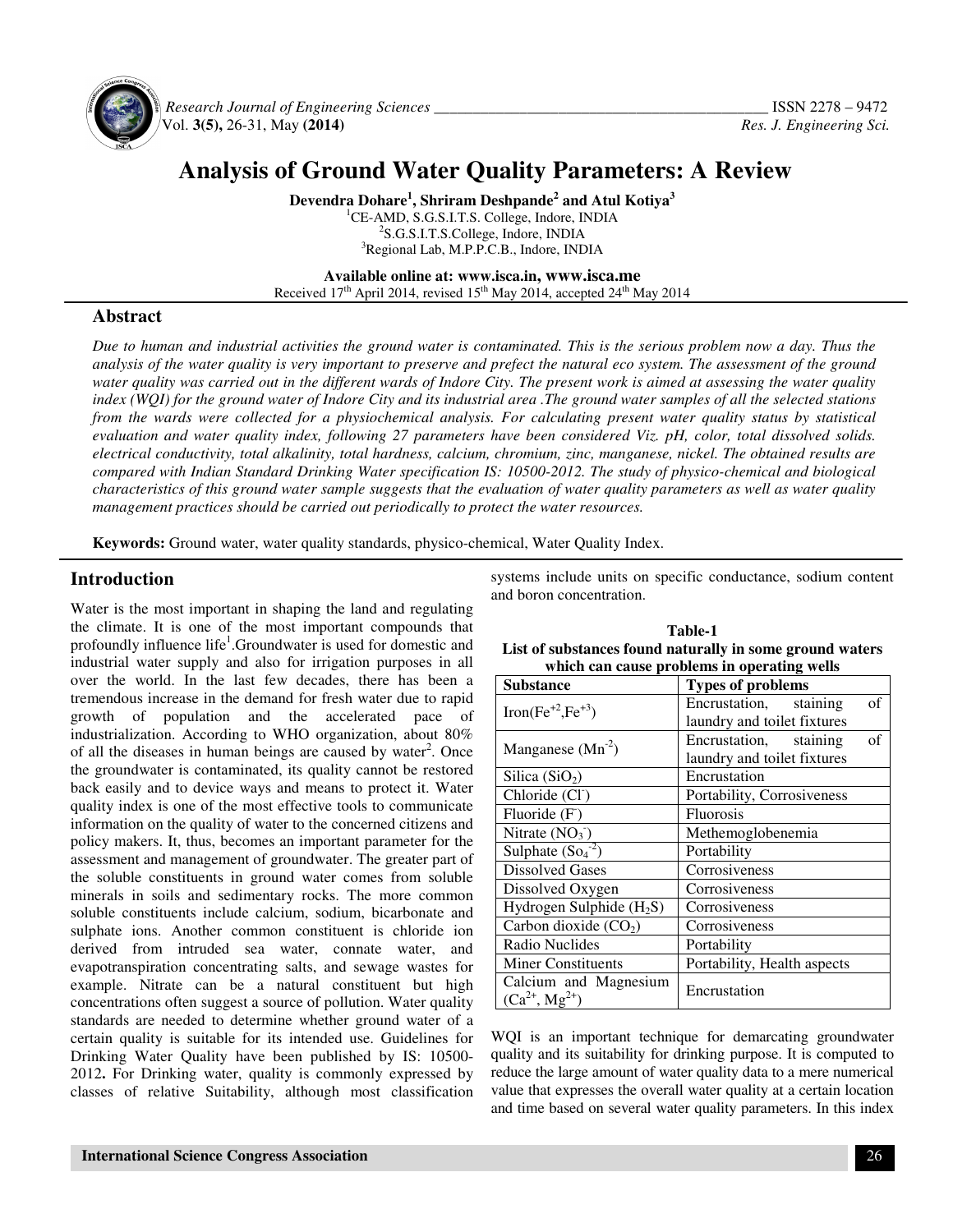a mathematical equation used to transform large number of water quality data into a single number which is simple and easy to understandable for decision makers about quality and possible uses of any water body. It serves as the understanding of water quality for the possible uses by integrating complex data and generating a score that describes water quality status.

# **Literature Review**

**General:** I referred various technical research papers on assessment of ground water quality for bore wells of different cities and countries, which are presented in Dissertation Phase-1. Reported work on assessment of ground water quality index is summarized below.

Shweta Tyagi, Bhavtosh Sharma, Prashant Singh, Rajendra Dobhal<sup>3</sup> carried out Water quality assessment in terms of Water Quality Index at Uttarakhand (India). The study states that Water quality index (WQI) is valuable and unique rating to depict the overall water quality status in a single term that is helpful for the selection of appropriate treatment technique to meet the concerned issues. However, WQI depicts the composite influence of different water quality parameters and communicates water quality information to the public and legislative decision makers. In spite of absence of a globally accepted composite index of water quality, some countries have used and are using aggregated water quality data in the development of water quality indices. Attempts have been made to review the WQI criteria for the appropriateness of drinking water sources. Besides, the present article also highlights and draws attention towards the development of a new and globally accepted "Water Quality Index" in a simplified format, which may be used at large and could represent the reliable picture of water quality. Initially, WQI selecting 10 most commonly used water quality variables like dissolved oxygen (DO), pH, coliforms, specific conductance, alkalinity and chloride etc. and has been widely applied and accepted in European, African and Asian countries.

Manjesh Kumar and Ramesh Kumar<sup>4</sup> Carried out experimental work on Physico-Chemical Properties of Ground Water of U.P., (India). The study deals with evaluation of granite mines situated in jhansi (Goramachia) for their status about physicochemical contamination of ground water. Six different sites are selected for sample testing collected from mines and urban area. Three samples have been taken at various distances on the site. This location is 10Km above from Jhansi city. The physic-chemical parameters such as pH, D.O., E.C., T.D.S., alkalinity, turbidity, Ca (calcium) and Mg (magnesium) hardness, total hardness,  $NO<sub>3</sub>$ (nitrate), F (fluoride),  $Fe^{+3}$  (iron) and Cl (chloride) have been tested. It has been found that parameters are not in limit when compared with W.H.O. standards.

Shivasharanappa, Padaki Srinivas and Mallikarjun S Huggi<sup>5</sup> carried out research work on Bidar city (Karnataka) for their characteristics of ground water and Water quality index (W.Q.I.). This research work deals with revaluation of W.Q.I. for ground

water for the residential and industrial area of bidar. In the city there are 35 wards, samples collected from all wards and tested for 17 parameters. The parameters are pH, total hardness, Ca (Calcium), Mg (magnesium), chloride (Cl),  $NO<sub>3</sub>$  (Nitrate),  $SO<sub>4</sub>$ (sulphate), T.D.S.,  $Fe^{+3}$  (Iron), F (Fluoride), sodium (Na), potassium (K), alkalinity, manganese (Mn), D.O., total solids and Zinc (Zn). Tested results were used for suggest the models for water quality analysis.

J Sirajudeen, S Arul Manikandan and V Manivel (2013)<sup>6</sup> Carried out the work on ground water for evaluating the W.Q.I. Samples collected an Ampikapuram area near Uyyakondan channel Tiruchirappalli district. For Evolution of water quality index following parameters are examined: pH, E.C., T.D.S**.**, Total hardness, D.O., C.O.D., B.O.D., Cl,  $NO_3$  and Mg . The WQI for these samples ranged between is 244 to 383.8.The analysis reveals that the groundwater of the area needs some degree of treatment before consumption, and it also needs to be protected from the perils of contamination.

Cristina Rosu, Ioana Pistea, Mihaela Calugar, Ildiko Martonos, A.Ozunu<sup>7</sup>, carried out work on quality of ground water by W.Q.I. method in Tureni Village, Cluj County. The rural population from Romania is dealing even today with the absence of access to a sure drinking water source. Therefore in 2002 only 65% of the Romanian population had access to drinking water, distributed in 90% from the urban environment and 33% from the rural one. This work presents a case study referring to a 3 month (April-May-June 2011) monitoring of weekly samples of the quality of well water (10 samples) from Tureni village, Cluj County. A portable multi parameter model WTW 720 Germany was used to measure the pH, total dissolved solids (TDS), electrical conductivity (EC), temperature, oxidation-reduction potential and salinity of the collected water samples (these tests were done on site). In laboratory, using the photometric method (RQ Flex instrument, Merck) we determined: Ca2+, Mg2+, SO42-, Cl- and  $NO<sub>3-</sub>$ 

Dr. N.C. Gupta, Ms. Shikha Bisht and Mr. B.A. Patra<sup>8</sup> carried out Physico-Chemical analysis of drinking water quality from 32 locations in Delhi. Delhi is an old town, which has gradually grown into a popular city. It is one of the important business centers of India and thickly populated as well (Gupta et al). Since the last decade, drinking water problem has created havoc in the city. In this study, we collected 32 drinking water samples throughout Delhi. Different parameters were examined using Indian Standards to find out their suitability for drinking purposes. During this examination mainly the physic chemical parameters were taken into consideration.

G. Achuthan Nair et al $^9$  carried out ground water quality status by water quality index at North –East Libya The quality of groundwater was assessed to their suitability for drinking at six places of north-east Libya viz. El-Marj Albayda, Shahat, Susa, Ras al-Hilal and Derna, during November, 2003 to March, 2004, by determining their physicochemical parameters (17 parameters)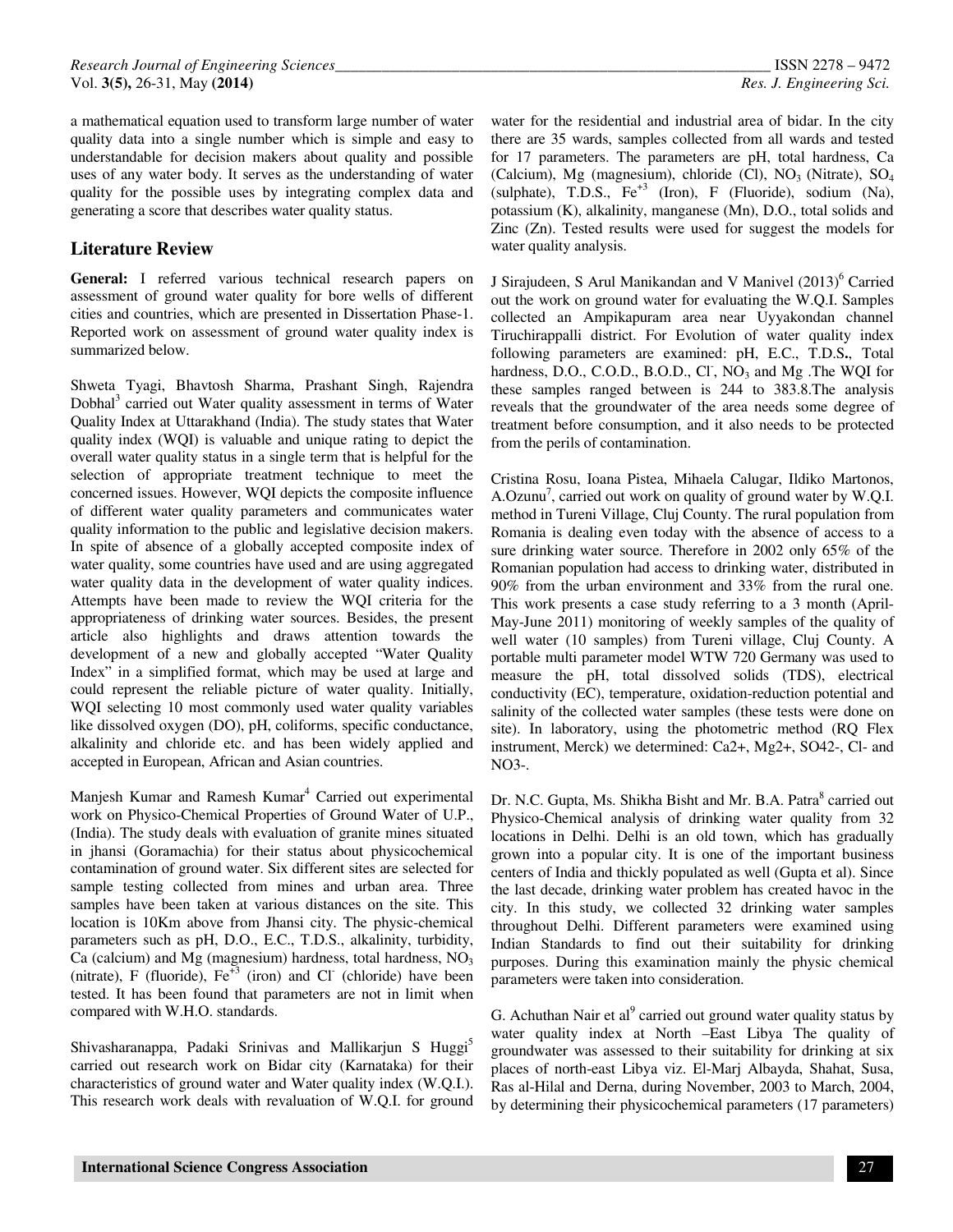and water quality index (15 parameters). Peoples of Libya are aware for ground water quality and purity level and present study will be use full for maintaining the desired levels.

RAMKRISHNA Ch.<sup>10</sup> carried out studies on ground water status by water quality index at Visakhapattanam (India) Commensurate with the growth of industrial and allied activities in and around Visakhapatnam city; its area grew from 30 km2 in 1960 to over 80 km2 to date. The city's population according to 2001 census is about 1.33 million. Water supply has always been inadequate in this city with the crisis growing along with the cities progress. Today's water requirement is 360 million gallons per day. The existing Thatipudi, Gossthani, Meghadrigadda and Mudasarlova can hardly meet 50 % of the need. Rajwada water scheme can add a little more, therefore the supply capacity needs to be augmented. The only viable solution is to transport water from Godavari. Apart from the municipal supply the population also depends upon the ground water reservoirs.Groundwater quality of southern India is strongly dependent on bedrock geology and climate but may also be impacted in parts by pollution, particularly from agricultural and industrial sources.

Amaliya N.K. and Sugirtha P. Kumar<sup>11</sup> carried out ground water quality status by water quality index method at Kanyakumari (INDIA), that the Quality Index assessment method is used to monitor the pollution status of water samples by integrating the water quality variables. The aim of this work is to monitor the pollution level of ground water samples from different places of Kanyakumari district. For calculating the Quality Index the following18 water quality variables such as EC, TDS, DO, TH, pH, alkalinity, calcium, sodium, magnesium, sulphate, phosphate, potassium, chloride, fluoride, manganese and nitrate Have been considered. The different ground water samples of Kanyakumari district have quality index values ranging from8.45 to 162.3. In this present work the status of water quality is found to be good for consumption and other purposes except Kalkulam bore well water sample.

Rajankar P. N. et. al  $(2013)^{12}$  carried out evaluation of tube well water quality using W.Q.I. in Wardha (India). Using W.Q.I. Some tehsile of district Wardha were evaluated. It is calculated by parameters, such as pH, turbidity, Temp., D.O., B.O.D. in the residential, commercial and agricultural area. Some Other physico-chemical parameters are E.C., Total hardness, calcium hardness (as  $CaCO<sub>3</sub>$ , SO<sub>4</sub> (sulphate), chlorides (as Cl<sup>-</sup>), Na<sup>+</sup> (sodium) and  $K^+$  (potassium) etc. Final parameters are compared with B.I.S. (Bureau of Indian Standard).

K. Elangovan  $(2010)^{13}$  carried out characteristics of tube well water for district Erode (India) states that ground water quality of 60 locations in Erode district during pre- monsoon and postmonsoon seasons. Ground water samples were tested for 11 physico-chemical parameters following the standard methods and procedures. World Health Organization (WHO) standards were adopted for calculation of water quality index (WQI) by

using the methods proposed by Horton and modified by Tiwari and Mishra.

Neeraj D. Sharma, J.N. Patel carried out evaluation of ground water quality index of the Urban segments of Surat city (INDIA) states that the development of urban regions in developing country needs the multifaceted study of qualitative and quantitative stresses n available natural resources there within. Under this study the various seasonal ground water samples were collected for some consecutive years and the respective physico-chemical analysis was carried out for particularly five groundwater quality parameters pH, TDS, Chlorides, Hardness and Electrical Conductivity (EC) suggested and essentially responsible for groundwater quality degradation in the said area. The ground water quality Index for each sample location was determined by imparting the relative and proportionate weightage.

Sriniwas Kushtagi and Padaki Sriniwas $(2011)^{14}$  carried out studies on water quality index of Groundwater of Aland taluka, Gulbarga(INDIA)states that main aim of the current work is to evaluate the quality of well water for rural and urban population based on W.Q.I. results, groundwater characteristics and quality assessment .Ten villages of Aland taluka are selected and at each village water samples at three places were collected using standard procedural methods and analyzed for pH, TH, Ca, Mg, CL, TDS, Fe, F,  $NO<sub>3</sub>SO<sub>4</sub>$ . BIS-10500-1991 standards were adopted for calculation of water quality index.

## **Assessment of water quality**

**General:** Due to increasing urbanization, surface water is getting over contaminated and more stringent treatments would be required to make surface water potable. Therefore, it is required to additional sources for fulfill the requirement of water. Because the ground water sources are safe and potable for drinking and other useful purposes of human being. Hence studies of physic-chemical characteristics of underground water to find out whether it is fit for drinking or some other beneficial uses.

Parameters to be analyzed: For the assessment of ground water quality of the bore well of the Indore city, Taking in view the following drinking water parameters are analyzed (1) pH (2)Turbidity (3) Total Dissolved Solids (4) Elec. Conductivity (5)Total hardness(6) Calcium(7) Magnesium,(8)Sulphate(9) Nitrate (10)M.P.N.(11) Total alkalinity (12)Chloride(13) Fluoride,(14)Boron(15) Phosphate (16) C.O.D.(17) Iron(18) Cadmium(19) Chromium(20) Nickel(21) Zinc(22)Manganese (23) Sodium and(24) Temperature.

**Parameters included in water quality assessment:**  Monitoring of bore wells at Indore city requires many different parameters to be sampled. The parameters analyzed in this assessment include: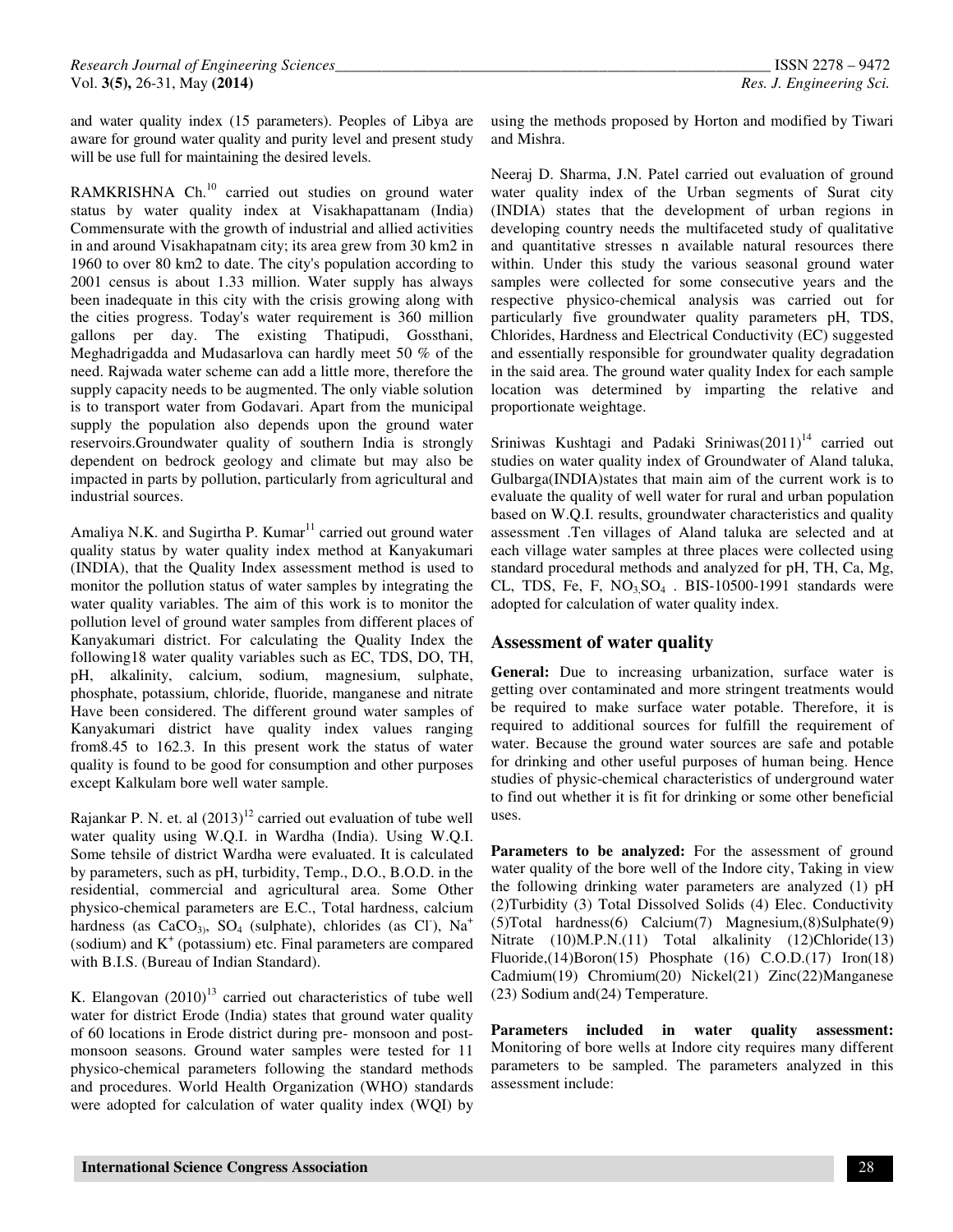$pH^{15}$ **:** pH of solution is taken as –ive logarithm of H<sub>2</sub> ions for many practical practices. Value range of pH from 7 t0 14 is alkaline, from 0 to 7 is acidic and 7 is neutral. Mainly drinking water pH lies from 4.4 to 8.5. The pH scale commonly ranges from 0 to 14.

**Turbidity<sup>15</sup>:** Suspension of particles in water interfering with passage of light is called turbidity. Turbidity is caused by wide variety of Suspended particles. Turbidity can be measured either by its effect on the transmission of light which is termed as Turbiditymetry or by its effect on the scattering of light which is termed as Nephelometry. As per IS: 10500-2012 the acceptable and permissible limits are 1 and 5 NTU respectively.

**T.D.S<sup>15</sup>:** Difference of total solids and suspended solids is used to determine the filterable solids by the help of filtrate and following the procedure as above. In water sample it can also be estimated from conductivity measurement. The acceptable and permissible limits As per IS: 10500-2012 is 500 and 2000 mg/l respectively.

**Elec.Conductivity<sup>16</sup>:** Conductivity is the capacity of water to carry an electrical current and varies both with number and types of ions the solution contains. In contrast, the conductivity of distilled water is less than 1umhos/cm. This conductivity depends on the presence of ions their total concentration, mobility, valence and relative concentration and on the temperature of the liquid .Solutions of most inorganic acids, bases, and salts are relatively good conductors.

**Total hardness<sup>16</sup>:** As per IS: 10500-2012 Desirable limit and Permissible limit for hardness is lies between 200 to 600 mg/l respectively. The effect of hardness is Scale in utensils and hot water system in boilers etc. soap scum's Sources are Dissolved calcium and magnesium from soil and aquifer minerals containing limestone or dolomite. The Treatment of hard Water is Softener Ion Exchanger and Reverse Osmosis process. The degree of hardness of drinking water has been classified in terms of the equivalent  $CaCO<sub>3</sub>$  concentration as follows: Soft -0-60mg/l, Medium - 60-120 mg/l, Hard - 120-180 mg/l, Very hard - >180 mg/l.

**Sulphate:** Natural water contains sulphate ions and most of these ions are also soluble in water. Many sulphate ions are produce by oxidation process of their ores, they also present in industrial wastes. The method to measure quantity of sulphate is by UV Spectrophotometer. As per IS: 10500-2012 Desirable limit for Sulphate is 200 and 400 mg/l in Permissible limit

**Nitrate:** Nitrate is present in raw water and mainly it is a form of  $N_2$  compound (of its oxidizing state). Nitrate is produced from chemical and fertilizer factories, matters of animals, decline vegetables, domestic and industrial discharge. The method to measure quantity of nitrate is by UV Spectrophotometer. As per IS: 10500-2012 Desirable limit for nitrate is max.45 and no relaxation in permissible limit.

**Total alkalinity<sup>16</sup>:** Alkalinity is the sum total of components in the water that tend to elevate the pH to the alkaline side of neutrality. It is measured by titration with standardized acid to a pH value of 4.5 and is expressed commonly as milligrams per liter as calcium carbonate (mg/l as  $CaCo<sub>3</sub>$ ). Commonly occurring materials in water that increase alkalinity are carbonate, phosphates and hydroxides. Limestone bedrock and thick deposits of glacial till are good sources of carbonate buffering.

**Chloride<sup>16</sup>:** All type of natural and raw water contains chlorides. It comes from activities carried out in agricultural area, Industrial activities and from chloride stones. Its concentration is high because of human activities. As per IS: 10500-2012 Desirable limit for chloride is 250 and 1000 mg/l in Permissible limit.

**Fluoride:** Fluoride occurs as fluorspar (fluorite), rock phosphate, triphite, phosphorite crystals etc, in nature. Among factors which control the concentration of fluoride are the climate of the area and the presence of accessory minerals in the rock minerals assemblage through which the ground water is circulating. As per IS: 10500-2012 Desirable limit for fluoride is 1 and 1.5 mg/l in Permissible limit.

**Boron:** Boron naturally occurs as boric acid and boric acid salts. It is released from rocks and soils through weathering, and subsequently ends up in water. It also gets added to soil and ground water through domestic landfills, when these are inadequately sealed .It serves as a typical indicator compound that indicates the presence of other hazardous substances. As per IS: 10500-2012 Desirable limit for Boron is .5 and 1 mg/l in Permissible limit.

**Phosphate<sup>17</sup>**: Phosphorus is an essential plant nutrient and most often controls aquatic plant growth in fresh water. Normally ground water contains only a minimum phosphorus level because of the low solubility of native phosphate minerals and the ability of soils to retain phosphate.

**Chemical Oxygen Demand (COD)<sup>17</sup>:** COD is a measure of the oxygen required for the chemical oxidation of organic matter with the help of strong chemical oxidant. High COD may cause oxygen depletion on account of decomposition of microbes to a level detrimental to aquatic life. COD determination has an advantage over BOD determination in that the result can be obtained in about 5 hours as compared to 5 days required for BOD test.

**Zinc:** Zinc is present approx 0.05 g/kg in the earth crust. Its main common mineral is sphalerite (ZnS) which is usually united with the other sulfide elements. Symptoms of zinc toxicity in human include vomiting, dehydration, electrolyte imbalance, abdominal pain. Acute renel failure caused by zinc chloride has been reported.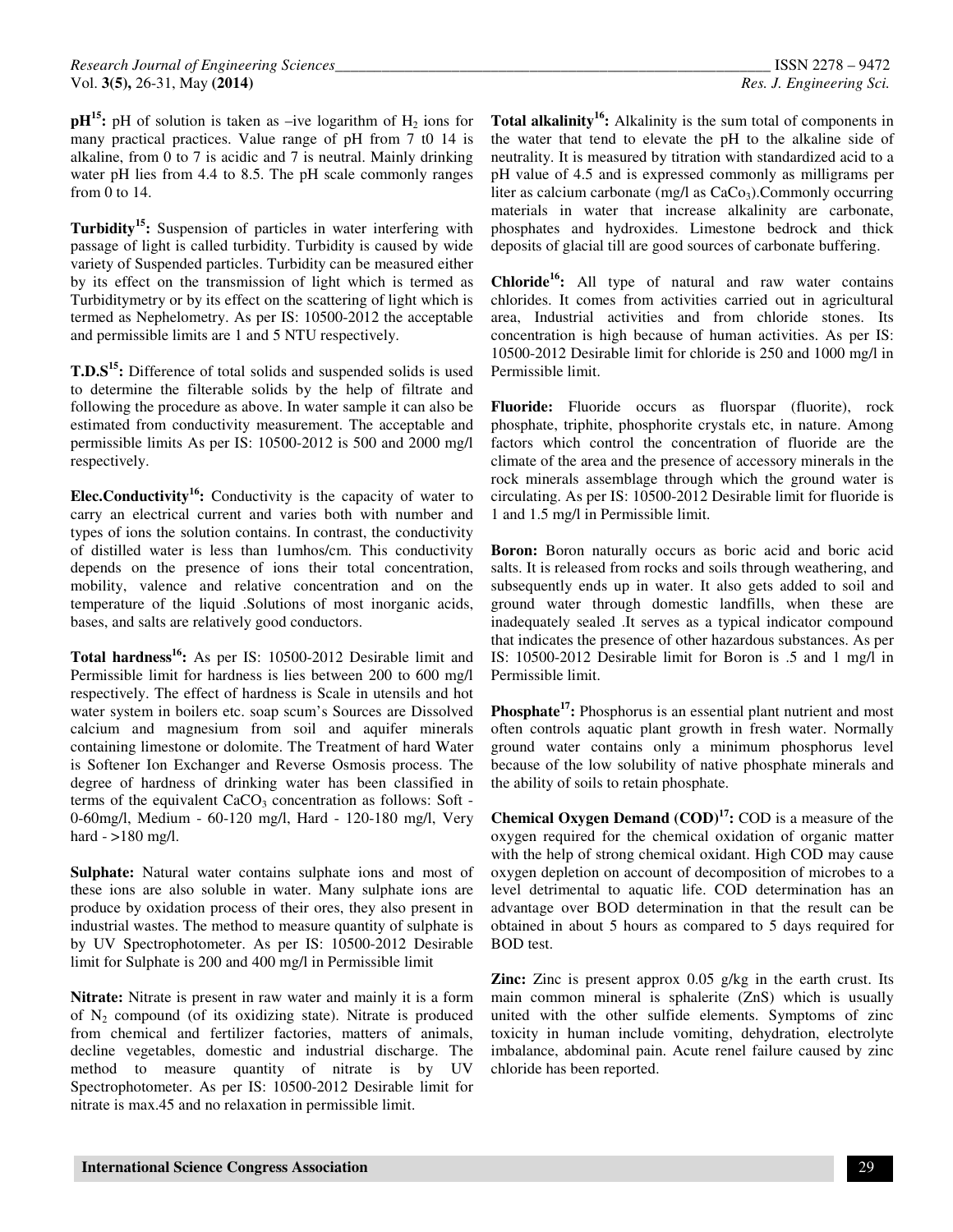| S.No.          | <b>Parameter</b>              | Unit           | Accept. Limit   | Permi. Limit  |
|----------------|-------------------------------|----------------|-----------------|---------------|
| 1              | Colour                        | Hazen Unit     | 5               | 15            |
| $\overline{2}$ | Odour                         | Agreeable      |                 | Agreeable     |
| 3              | pH                            | $6.5 - 8.5$    |                 | No relaxation |
| $\overline{4}$ | Turbidity                     | <b>NTU</b>     |                 | 5             |
| $\overline{5}$ | <b>Total Dissolved Solids</b> | mg/l           | 500             | 2000          |
| 6              | Ammonia                       | mg/l           | 0.5             | No relaxation |
| $\overline{7}$ | Boron                         | mg/l           | 0.5             | 1             |
| 8              | Calcium                       | mg/l           | 75              | 200           |
| 9              | Chloride                      | mg/l           | 250             | 1000          |
| 10             | Fluoride                      | mg/l           | 1               | 1.5           |
| 11             | Magnesium                     | mg/l           | $\overline{30}$ | 100           |
| 12             | Nitrate                       | mg/l           | 45              | No relaxation |
| 15             | <b>Total Alkalinity</b>       | mg/l           | 200             | 600           |
| 16             | Sulphate                      | mg/l           | 200             | 400           |
| 17             | <b>Total Hardness</b>         | mg/l           | 200             | 600           |
| 18             | Temperature                   | $\overline{C}$ | $\blacksquare$  |               |
| 19             | Sodium                        | mg/l           | ٠               |               |
| 21             | Iron                          | mg/l           | 0.3             | No relaxation |
| 22             | Cadmium                       | mg/l           | 0.003           | No relaxation |
| 23             | Chromium                      | mg/l           | 0.05            | No relaxation |
| 24             | Zinc                          | mg/l           | 5               | 15            |
| 25             | Manganese                     | mg/l           | 0.1             | 0.3           |
| 26             | Nickel                        | mg/l           | 0.02            | No relaxation |

|                                                                                  | Table-2 |  |
|----------------------------------------------------------------------------------|---------|--|
| Physical and chemical properties of tube well water as per IS 10500-2012 $^{18}$ |         |  |
|                                                                                  |         |  |

**Water Quality Index (WQI)<sup>19</sup>:** There are two basically different types of Water Quality Index.

Additive Water Quality Index, in the form  $WQI_a = \sum_{i=1}^{n} w_i q_i$  $WQI_a = \sum_i^n w_i q$ 

Multiplicative water quality index, in the form  $WQI_{m} = \sum_{i=1}^{n} q_i^{w_i}$ 

Where,  $q_i$  = quality rating for the parameter  $\sum_{i=1}^{n} w_i = 1$ *n*  $w_i = 1$ ,  $w_i = 1$ ,  $w_i =$ weight to the  $i<sup>th</sup>$  parameter, Such that, n = Number of parameters.

Canadian council has invented Canadian Water Quality Index (CWQI) which is based on W.Q.I. of british Columbia. Parameters used by CWQI are: temp, conductivity, color, turbidity, D.O., pH, alkalinity (total alkalinity), calcium (Ca). sodium (Na), magnesium (Mg), potassium (K) sulphate  $(SO<sub>4</sub><sup>2−</sup>)$ , chloride (Cl<sup>−</sup> ), fluoride (F<sup>−</sup> ), dissolved organic carbon (DOC), phosphorus (P), nitrate, nitrite  $(NO<sub>3</sub><sup>-</sup>, NO<sub>2</sub><sup>-</sup>)$ , nitrogen (N), silicon dioxide  $(SiO<sub>2</sub>)$ , aluminum (Al), arsenic (As), barium (Ba), beryllium (Be), cadmium (Cd), cobalt (Co), chromium (Cr), copper (Cu), mercury (Hg), lithium (Li), manganese (Mn), molybdenum (Mo), nickel (Ni), lead (Pb), selenium (Se), strontium (Sr), vanadium (V), zinc (Z).

Canadian Water Quality Index is based on three attributes of water quality that relate to water quality objectives: i.Scope  $-F_1$ . ii. Frequency- $F_2$ , iii. Amplitude- $F_3$ 

$$
CWQI = 100 - \left(\frac{F_1^2 + F_2^2 + F_3^2}{1.732}\right)
$$

Quality index defines ranges for each CWQI: Bed (0−44), Marginal (45−64), Good (65−79), Very Good (80−94), Excellent (95−100)

## **Conclusion**

Water quality is dependent on the type of the pollutant added and the nature of mineral found at particular zone of bore well. Monitoring of the water quality of ground water is done by collecting representative water samples and analysis of physicochemical characteristics of water samples at different locations of Indore City. Estimation of water quality index through formulation of appropriate using method and evaluate the quality of tube well water by statistical analysis for post and pre monsoon seasons i.e. from nov. to feb. and march to may. Result of water quality assessment showed that most of the water quality parameters slightly higher in the wet season than